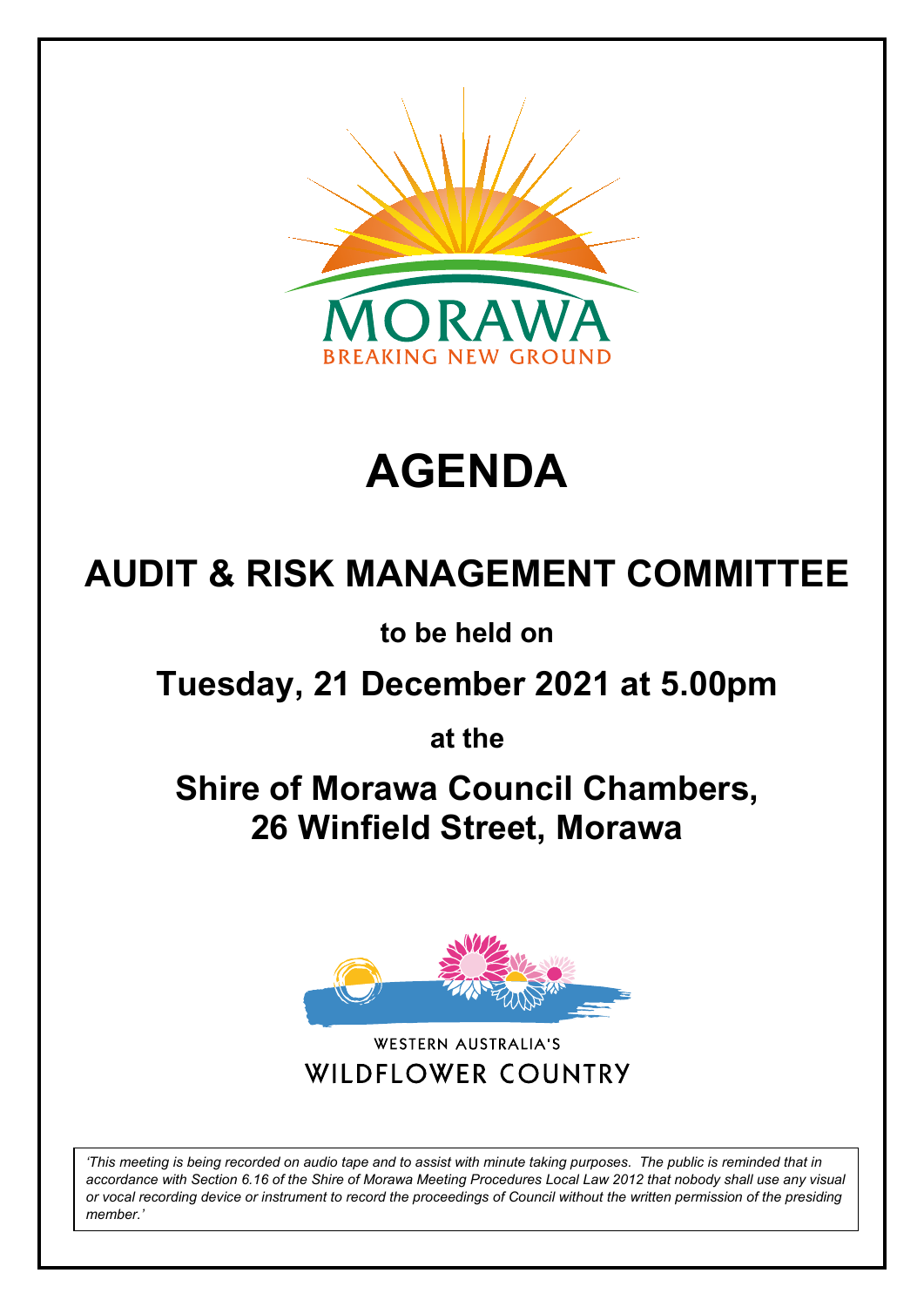#### *DISCLAIMER*

*No responsibility whatsoever is implied or accepted by the Shire of Morawa for any act, omission, statement or intimation occurring during Council Meetings. The Shire of Morawa disclaims any liability for any loss whatsoever and howsoever caused arising out of reliance by any person or legal entity on any such act, omission, and statement of intimation occurring during Council Meetings.*

*Any person or legal entity that acts or fails to act in reliance upon any statement, act or omission occurring in a Council Meeting does so at their own risk. The Shire of Morawa advises that any person or legal entity should only rely on formal confirmation or notification of Council resolutions.*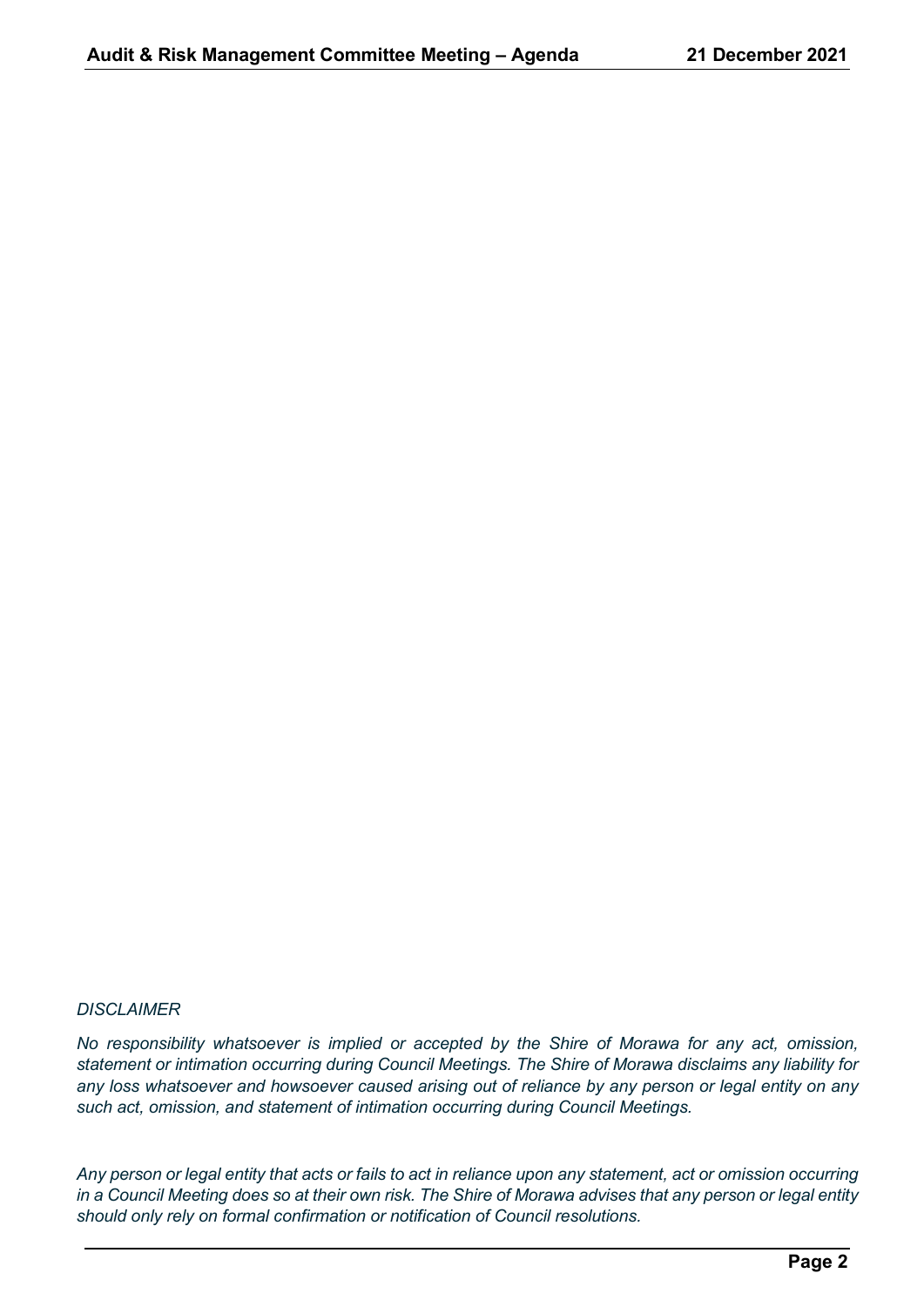#### **DISCLOSURE OF FINANCIAL/ IMPARTIALITY/ PROXIMITY INTERESTS**

*Local Government Act 1995 – Section 5.65, 5.70 and 5.71 Local Government (Administration) Regulation 34C*

| This form is provided to enable members and officers to disclose an Interest in a matter in<br>accordance with the regulations of Section 5.65, 5.70 and 5.71 of the Local Government Act<br>and Local Government (Administration) Regulation 34C |                           |                                                         |                                                             |  |  |  |
|---------------------------------------------------------------------------------------------------------------------------------------------------------------------------------------------------------------------------------------------------|---------------------------|---------------------------------------------------------|-------------------------------------------------------------|--|--|--|
| Name of person<br>declaring the interest                                                                                                                                                                                                          |                           |                                                         |                                                             |  |  |  |
| Position                                                                                                                                                                                                                                          |                           |                                                         |                                                             |  |  |  |
| Date of Meeting                                                                                                                                                                                                                                   |                           |                                                         |                                                             |  |  |  |
| <b>Type of Meeting</b><br>(Please circle one)                                                                                                                                                                                                     |                           | Workshop/ Public Agenda Briefing/ Confidential Briefing | Council Meeting/ Committee Meeting/ Special Council Meeting |  |  |  |
|                                                                                                                                                                                                                                                   | <b>Interest Disclosed</b> |                                                         |                                                             |  |  |  |
| Item Number and<br><b>Title</b>                                                                                                                                                                                                                   |                           |                                                         |                                                             |  |  |  |
| Nature of Interest                                                                                                                                                                                                                                |                           |                                                         |                                                             |  |  |  |
| Type of Interest<br>(please circle one)                                                                                                                                                                                                           | Financial                 | Proximity                                               | Impartiality                                                |  |  |  |
| <b>Interest Disclosed</b>                                                                                                                                                                                                                         |                           |                                                         |                                                             |  |  |  |
| Item Number and<br><b>Title</b>                                                                                                                                                                                                                   |                           |                                                         |                                                             |  |  |  |
| Nature of Interest                                                                                                                                                                                                                                |                           |                                                         |                                                             |  |  |  |
| Type of Interest<br>(please circle one)                                                                                                                                                                                                           | Financial                 | Proximity                                               | Impartiality                                                |  |  |  |
| <b>Interest Disclosed</b>                                                                                                                                                                                                                         |                           |                                                         |                                                             |  |  |  |
| Item Number and<br>Title                                                                                                                                                                                                                          |                           |                                                         |                                                             |  |  |  |
| Nature of Interest                                                                                                                                                                                                                                |                           |                                                         |                                                             |  |  |  |
| Type of Interest<br>(please circle one)                                                                                                                                                                                                           | Financial                 | Proximity                                               | Impartiality                                                |  |  |  |

**Signature: Date:** 

**Important Note:** Should you declare a **Financial** or **Proximity** Interest, in accordance with the Act and Regulations noted above, you are required to leave the room while the item is being considered. For an **Impartiality** Interest, you must state the following prior to the consideration of the item:

*"With regard to agenda item (read item number and title), I disclose that I have an impartiality interest because (read your reason for interest). As a consequence, there may be a perception that my impartiality on the matter may be affected. I declare that I will consider this matter on its merits and vote accordingly."*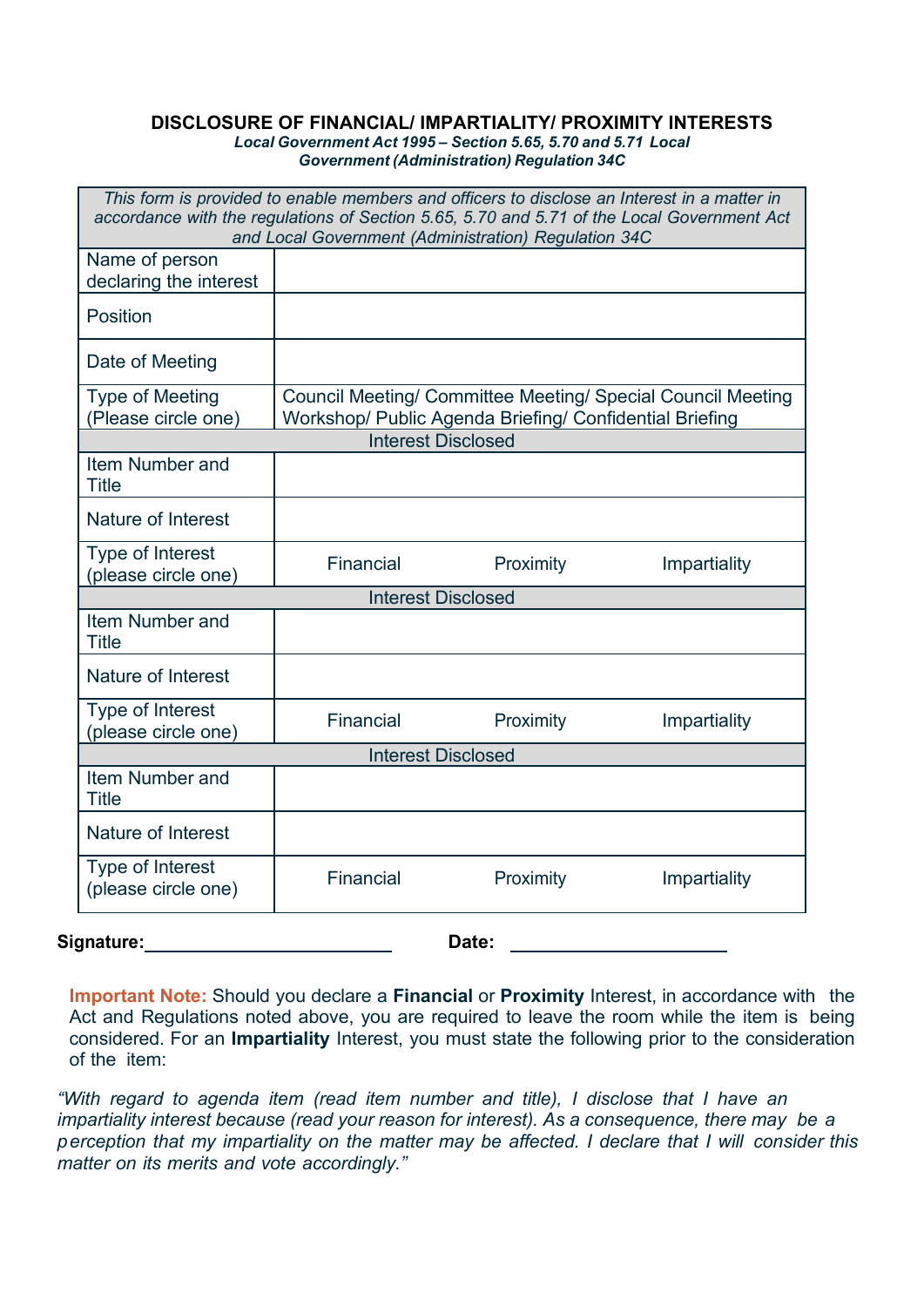This page is blank intentionally.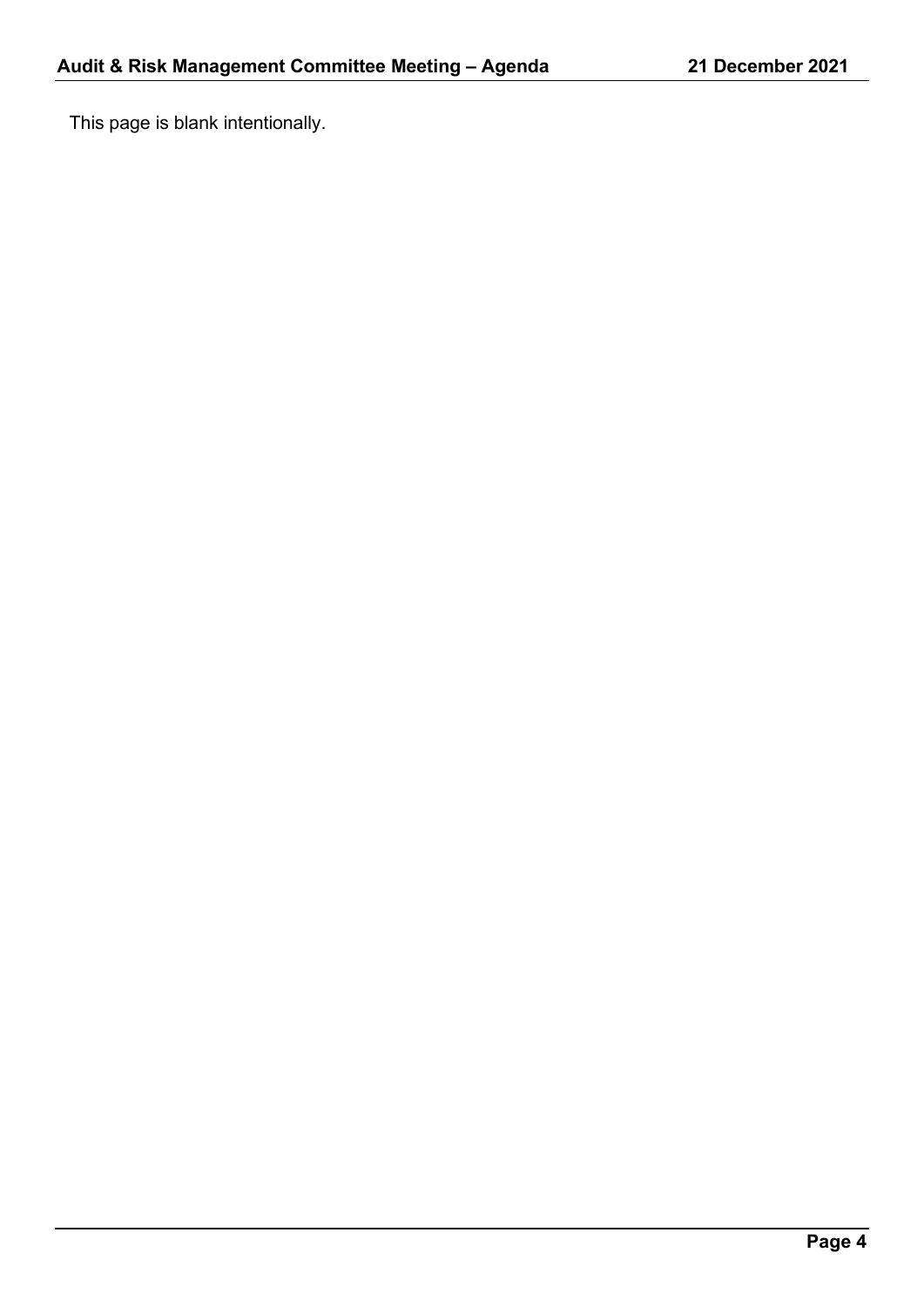| Declarations of All Members to have Given Due Consideration to All Matters |  |
|----------------------------------------------------------------------------|--|
|                                                                            |  |
|                                                                            |  |
|                                                                            |  |
|                                                                            |  |
|                                                                            |  |
|                                                                            |  |
|                                                                            |  |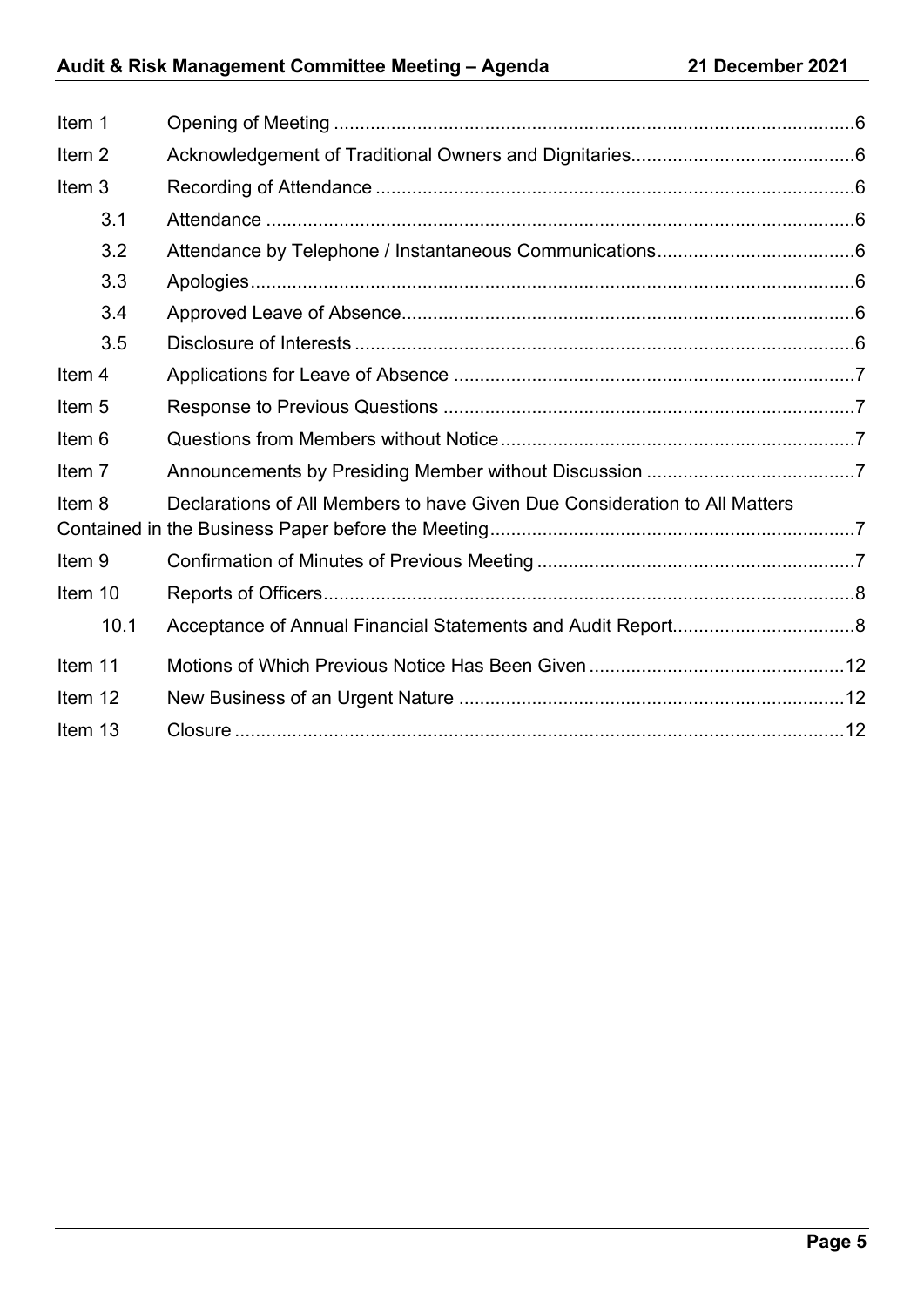#### <span id="page-5-0"></span>**Item 1 Opening of Meeting**

The Presiding Member to declare the meeting open.

#### <span id="page-5-1"></span>**Item 2 Acknowledgement of Traditional Owners and Dignitaries**

The Presiding Member acknowledges the traditional custodians, the Yamatji people, and recognises the contribution of Yamatji elders past, present and future, in working together for the future of Morawa.

*'This meeting is being recorded on audio tape and to assist with minute taking purposes. The public is reminded that in accordance with Section 6.16 of the Shire of Morawa Meeting Procedures Local Law 2012 that nobody shall use any visual or vocal recording device or instrument to record the proceedings of Council without the written permission of the presiding member.*

#### <span id="page-5-2"></span>**Item 3 Recording of Attendance**

#### <span id="page-5-3"></span>**3.1 Attendance**

#### **Committee Members**

President Councillor Karen Chappel (Presiding Member) Deputy President Councillor Ken Stokes Councillor Dean Carslake Councillor Jane Coaker Councillor Debbie Collins Councillor Yvette Harris Councillor Shirley Katona

#### **Staff**

Chief Executive Officer<br>
Executive Manager Corporate & Community Services and Dackie Hawkins Executive Manager Corporate & Community Services Executive Manager Works and Assets **Paul Buist** Paul Buist

#### <span id="page-5-4"></span>**3.2 Attendance by Telephone / Instantaneous Communications**

In accordance with section14 of the *Local Government (Administration) Regulations 1996 "Meetings held by electronic means in public health emergency or state of emergency (Act s. 5.25(1)(ba*))", the President to declare that this Meeting may take place via instantaneous communication. All Councillors and staff are to be available either via telephone (teleconference) or in person.

- <span id="page-5-5"></span>**3.3 Apologies**
- <span id="page-5-6"></span>**3.4 Approved Leave of Absence**
- <span id="page-5-7"></span>**3.5 Disclosure of Interests**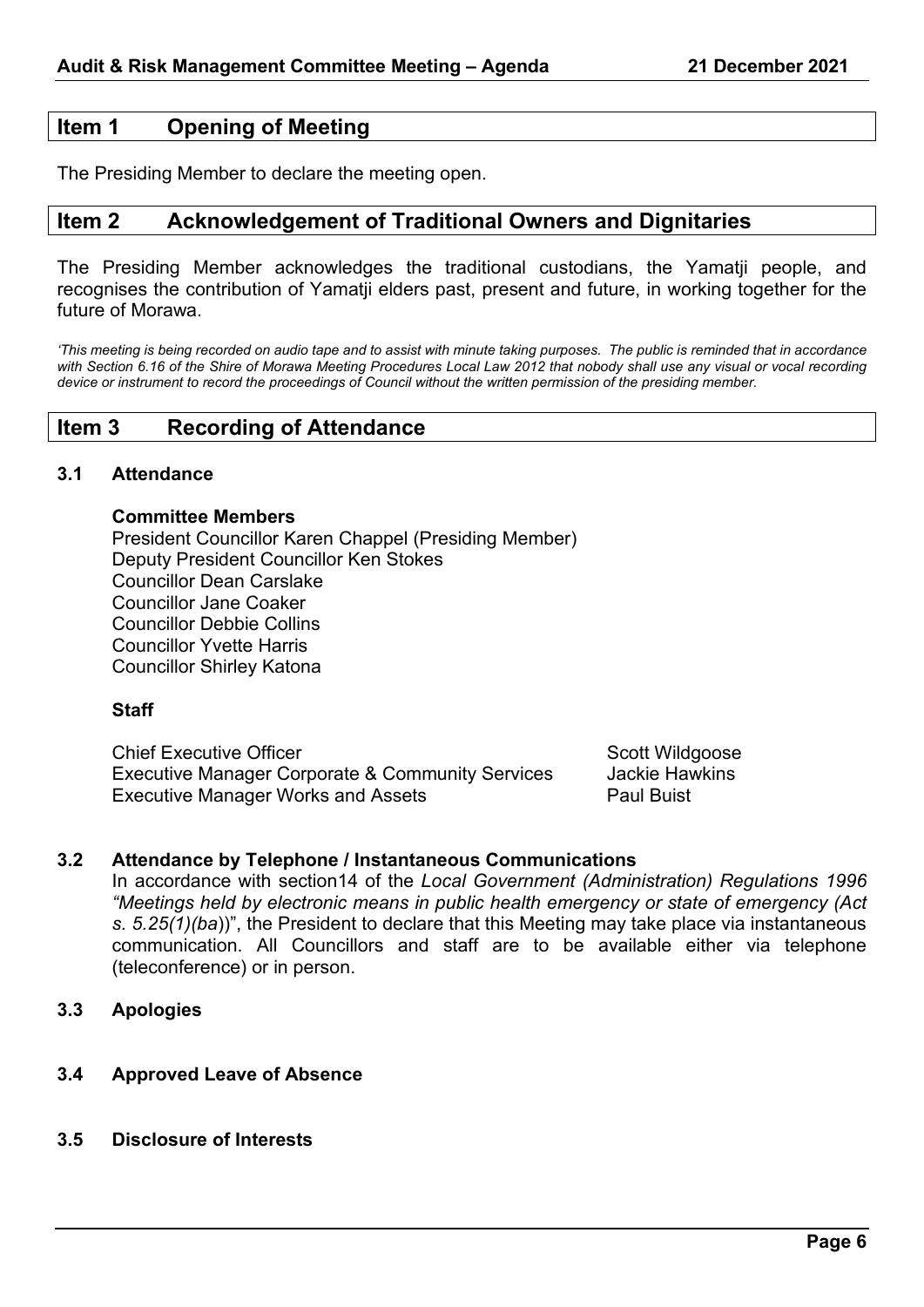#### <span id="page-6-0"></span>**Item 4 Applications for Leave of Absence**

#### <span id="page-6-1"></span>**Item 5 Response to Previous Questions**

#### <span id="page-6-2"></span>**Item 6 Questions from Members without Notice**

#### <span id="page-6-3"></span>**Item 7 Announcements by Presiding Member without Discussion**

#### <span id="page-6-4"></span>**Item 8 Declarations of All Members to have Given Due Consideration to All Matters Contained in the Business Paper before the Meeting**

The Elected Members to declare that they had given due consideration to all matters contained in the agenda.

#### <span id="page-6-5"></span>**Item 9 Confirmation of Minutes of Previous Meeting**

#### **OFFICER'S RECOMMENDATION**

**That the Audit Committee Meeting Minutes held on Thursday, 11 March 2021 are confirmed to be a true and correct record.**

*SIMPLE MAJORITY VOTE REQUIRED*

*Disclaimer*

*Members of the public are cautioned against taking any action on Council decisions, on items in this agenda in which they may have an interest, until formal notification in writing from the Shire has been received. Decisions made at this meeting can be revoked pursuant to the Local Government Act 1995.*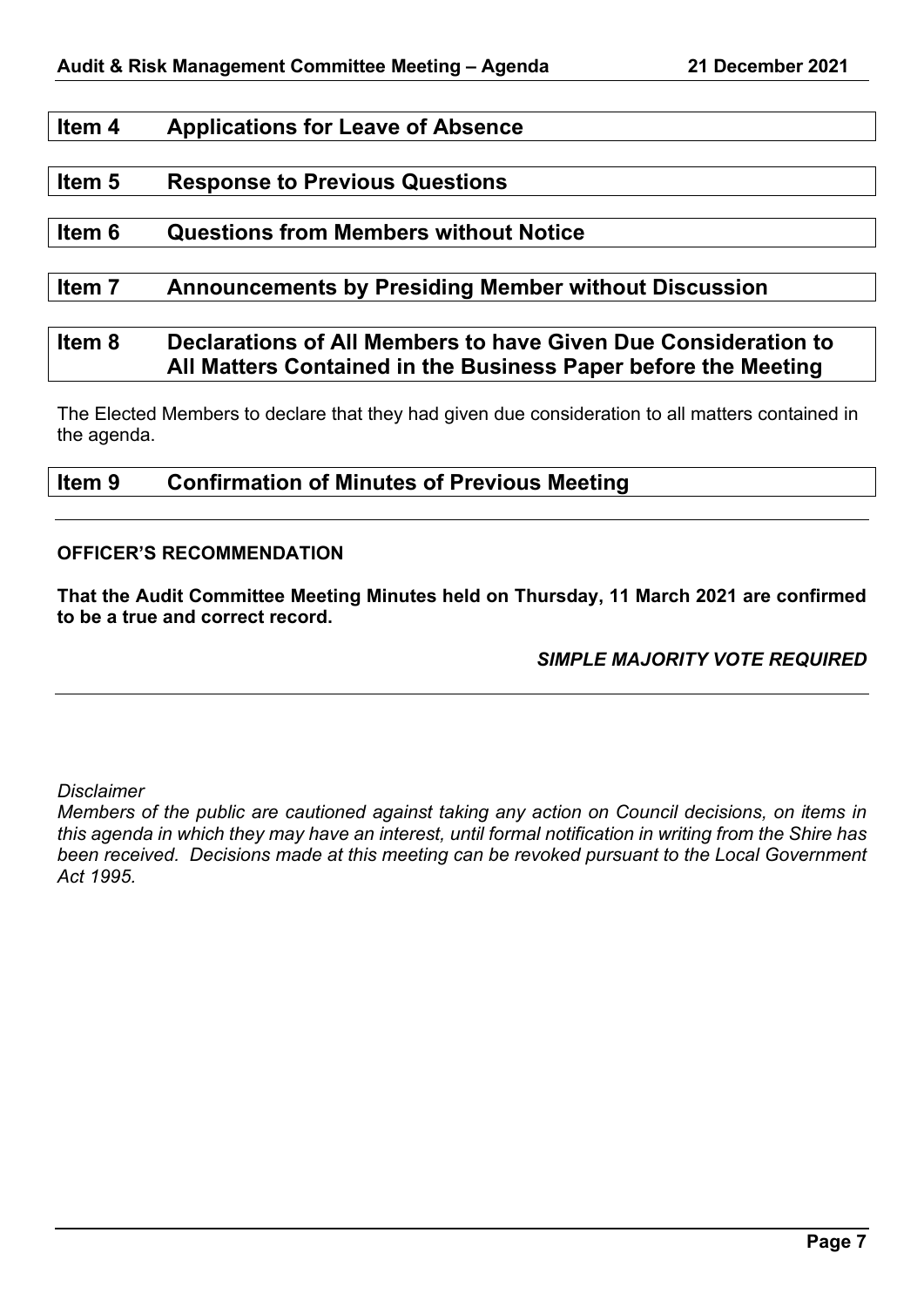<span id="page-7-1"></span><span id="page-7-0"></span>

| Item 10                        | <b>Reports of Officers</b> |                                                                                                                         |
|--------------------------------|----------------------------|-------------------------------------------------------------------------------------------------------------------------|
|                                |                            |                                                                                                                         |
| 10.1                           |                            | <b>Acceptance of Annual Financial Statements and Audit Report</b>                                                       |
|                                |                            |                                                                                                                         |
| Author:                        |                            | <b>Executive Manager Corporate and Community Services</b>                                                               |
| <b>Authorising Officer:</b>    |                            | <b>Acting Chief Executive Officer</b>                                                                                   |
| <b>Disclosure of Interest:</b> |                            | The Author and Authorising Officer declare that they do not have any<br>conflicts of interest in relation to this item. |

#### **OFFICER'S RECOMMENDATION**

**That the Audit Committee:**

- **1. Adopts the Shire of Morawa 2020-2021 Annual Financial Statements.**
- **2. Receives the Auditor's Closing Report for the year ended 30 June 2021.**
- **3. Endorses the actions and timeframes as per the Management Comments to address the findings identified in the Auditors Management Letter.**

#### *ABSOLUTE MAJORITY VOTE REQUIRED*

#### **PURPOSE**

The Audit Committee (Committee) is to report to Council and provide appropriate advice and recommendations regarding audit reporting.

This report presents to the Committee the audited Annual Financial Report, Closing Report, Audit Opinion and Management Letter for the Shire of Morawa for the year ended 30 June 2021.

#### **DETAIL**

It is a statutory requirement that all Local Governments conduct an independent audit of the accounts and financial statements of the entity at the completion of each financial year.

The Audit Committee must then consider this report and provide endorsement to the actions and strategies as determined by Staff in response to the report and/or management letter.

The 2020-2021 Audit report will be issued as an unqualified opinion but will have mention the items included in the Management Letter that is attached.

#### **Performance Ratios**

Performance ratios are used to monitor how a business is operating in various scenarios. The following tables/graphs detail how council has performed over the last 5 years.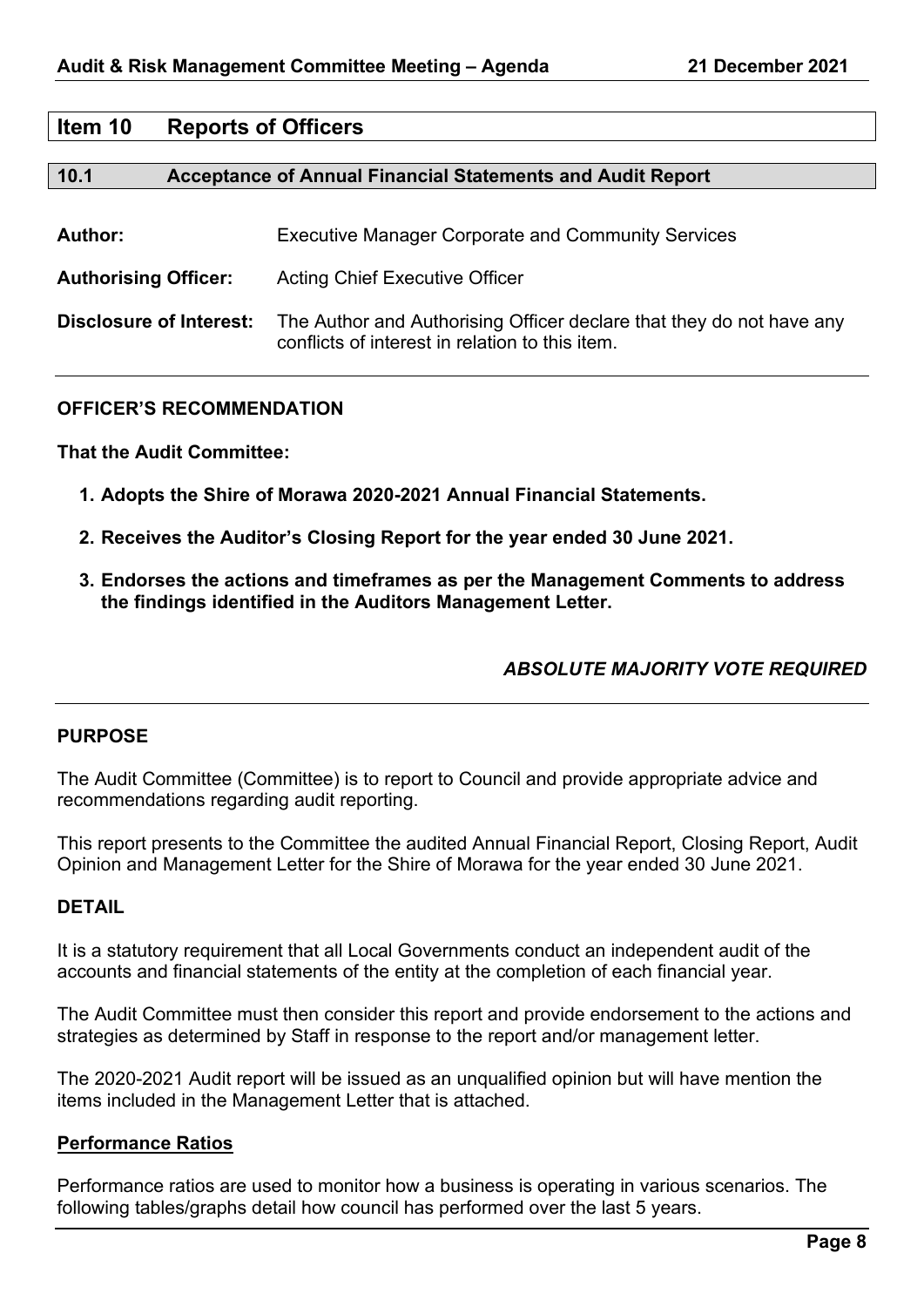#### *Current Ratio*

This ratio provides information on the ability of Council to meet its short-term financial obligations out of unrestricted current asset and refers to how quickly and cheaply an asset can be converted into cash.

The benchmark for this ratio is greater than 1:1 (100%).

|                  | 2017       | 2018       | 2019 | 2020 | 2021 |
|------------------|------------|------------|------|------|------|
| Current Ratio    | l./5       | 2.95       | 4.29 | 3.43 | 4.62 |
| Meets Benchmark? | <b>Yes</b> | <b>Yes</b> | Yes  | Yes  | Yes  |

Council has a good cashflow and manages income and expenditure adequately ensuring that all debts can be paid as and when they fall due.

#### *Debt Service Cover Ratio*

This ratio is the measurement of a Council's ability to produce enough cash to cover its loan and lease repayments.

The benchmark for this ratio is greater than or equal to 2.

|                          | 2017  | 2018 | 2019  | 2020  | 2021  |
|--------------------------|-------|------|-------|-------|-------|
| Debt Service Cover Ratio | 22.76 | .66  | 10.47 | 19 99 | 18.60 |
| Meets Benchmark?         | Yes   | Nο   | Yes   | Yes   | Yes   |

This ratio has dropped during 2020-2021 as Council obtained new borrowings of \$200,000 for the redevelopment of the netball courts. \$125,973 of these funds were unspent at 30 June but will be utilised for the drainage during 2021-2022. This ratio also sows that Council could afford to borrow for major projects in the future.

#### *Operating Surplus Ratio*

This ratio is a key indicator of Council's ability to cover its operational costs and have revenue available for capital funding or other purposes.

The standard benchmark for this ratio is between 0.1 and 0.15 (1% and 15%) with the advanced standard of greater than 0.15 (>15%)

|                         | 2017 | 2018    | 2019    | 2020    | 2021    |
|-------------------------|------|---------|---------|---------|---------|
| Operating Surplus Ratio |      | $-0.54$ | $-0.32$ | $-0.51$ | $-0.28$ |
| Meets Benchmark?        | Yes  | NC      | Νo      |         | NC      |

This ratio has been in the negative for the last four (4) years with an improvement showing between 2020 and 2021. The results of this ratio are affected by Council's ability to raise own source revenue to cover its operational needs and shows that increases to rates and charges over time have not been adequate to cover the increases to expenditure. Covid-19 had a significant affect during the 2020 financial year as Council did not increase any of its fees or charges as the expected impact of the pandemic on the community was unknown.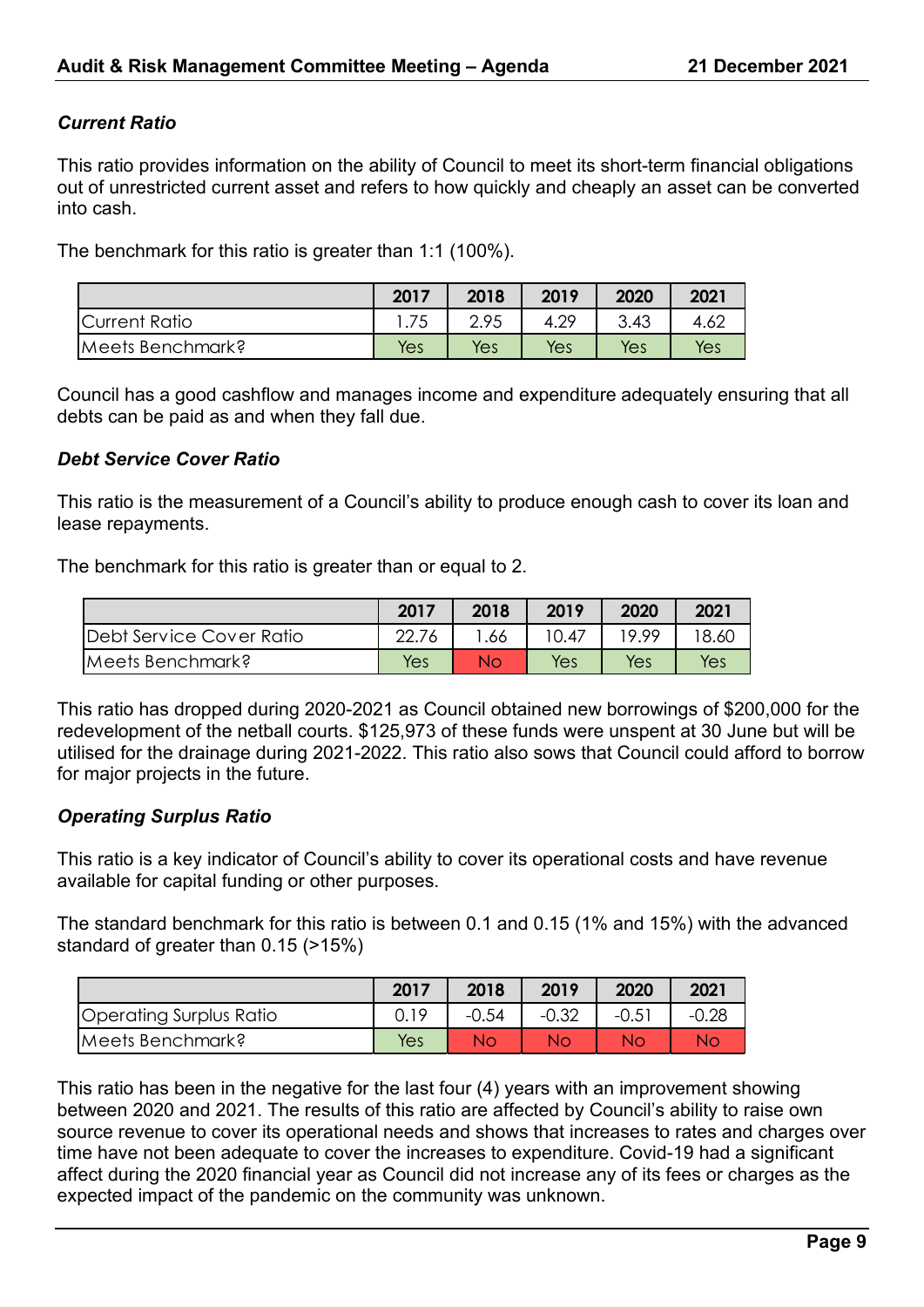#### *Own Source Revenue Ratio*

This ratio is an indicator of Council's ability to cover its costs through its own taxing and revenue raising efforts. For local governments this is their rates, annual charges and fees and charges.

The standard benchmark for this ratio is between 0.4 and 0.6 (40% & 60%).

|                          | 2017 | 2018 | 2019 | 2020 | 2021 |
|--------------------------|------|------|------|------|------|
| Own Source Revenue Ratio | 0.34 | 0.42 |      | 0.45 | 0.48 |
| Meets Benchmark?         |      | Yes  | Nс   | Yes  | Yes  |

This is always a tough ratio for regional councils to meet as the possible areas that would normally be available to raise own source income are not there (hire fees, property leases, development etc) and the ability to increase what fees we have enough to cover all expenditure is not possible and therefore are reliant on external funding.

#### **LEVEL OF SIGNIFICANCE**

High – provides a representation of the financial position of the Shire of Morawa at 30 June 2021.

#### **CONSULTATION**

*Internal* Shire President Senior Management Team Finance team

*External* Nexia Office of Auditor General

#### **LEGISLATION AND POLICY CONSIDERATIONS**

*Local Government Act 1995 Local Government (Financial Management) Regulations 2011*

#### **FINANCIAL AND RESOURCES IMPLICATIONS**

The costs associated with conducting the annual audit are included in the 2020-2021 Budget.

#### **STRATEGIC AND SUSTAINABILITY IMPLICATIONS**

#### *Shire of Morawa Community Strategic Plan 2018-2028*

**Outcome 4.3** A local government that is respected, professional and accountable.

#### **RISK MANAGEMENT CONSIDERATIONS**

The Management Letter presented by Nexia identified five items, two deemed significant and three moderate. Staff have responded to these items and these responses can be seen in the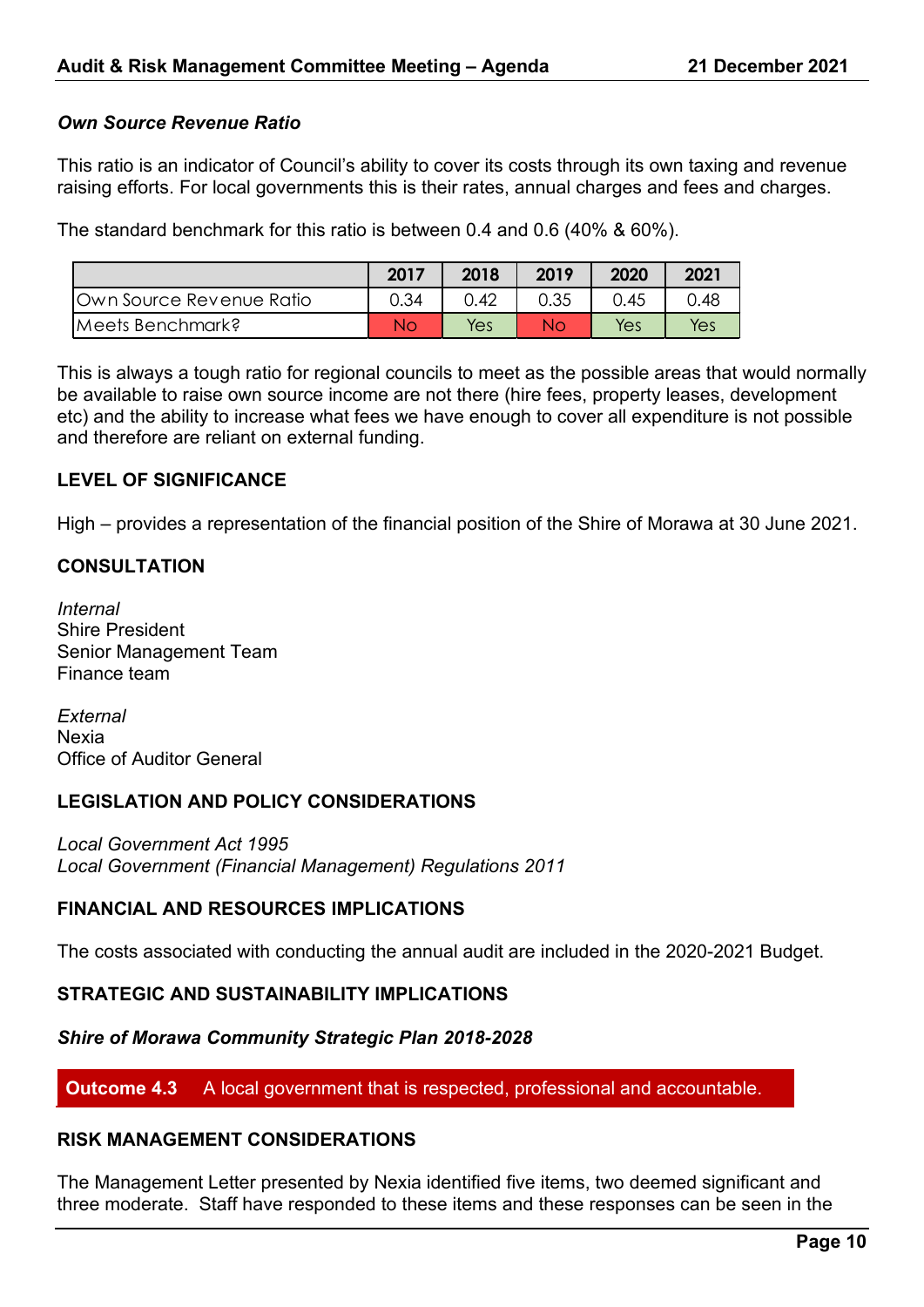attached management letter for detail regarding risks identified by Nexia *(Attachment 2).* The Audit Report is to be accepted by Council no later than 31 December (Section 5.54 of the Local Government Act 1995). Not accepting the report by this time will be a breach of the Local Government Act.

#### **CONCLUSION**

The Annual Financial Report, Audit Closing Report, draft Audit Opinion and Management Letter are attached for the Audit Committee's review. The Shire of Morawa is continuously working towards improvements in the financial management area and while there has been progress in some areas further work is still required in creating stronger controls around purchasing, procurement and our rates debtors.

#### **ATTACHMENTS**

*Attachment 1* – 10.1 Annual Report including the 2020-2021 Annual Financial Report *Attachment 2* – 10.1 Management Letter *(confidential*)